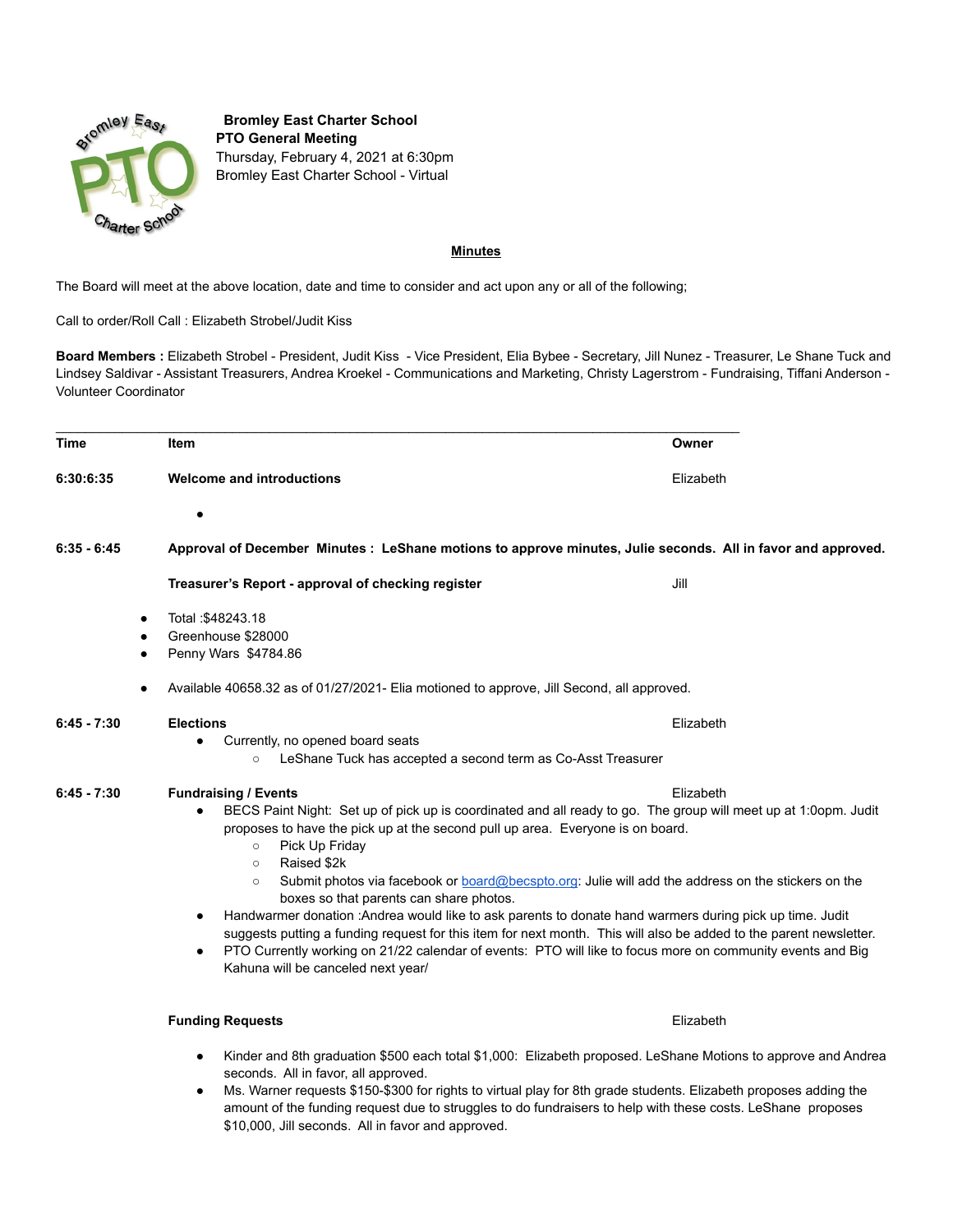| <b>BECS Bucks Prizes for the</b><br>remainder of the 20/21<br>School Year                                                                                                                                                                                                           | \$100 per month                                                                                                                                                                                                                                                  | Positive Student Recognition                                                                                                                                                               | \$400.00 | <b>Bromley East</b><br><b>Charter School</b> |
|-------------------------------------------------------------------------------------------------------------------------------------------------------------------------------------------------------------------------------------------------------------------------------------|------------------------------------------------------------------------------------------------------------------------------------------------------------------------------------------------------------------------------------------------------------------|--------------------------------------------------------------------------------------------------------------------------------------------------------------------------------------------|----------|----------------------------------------------|
| LeShane<br>motions to<br>approve. Judit<br>seconds. All in<br>favor and<br>approved.                                                                                                                                                                                                |                                                                                                                                                                                                                                                                  |                                                                                                                                                                                            |          |                                              |
| Prize box prizes (dollar<br>store toys, candy, etc.)<br>LaShane<br>$\bullet$<br>motions for<br>\$100. Elia and<br>Jill motions for<br>\$100. Judit<br>seconds. All in<br>favor.<br><b>Approved.</b>                                                                                 | N/A                                                                                                                                                                                                                                                              | This will motivate the students in my<br>class to behave and get their work<br>done so they can earn these prizes                                                                          | \$25.00  | <b>MacKenzie</b><br><b>Schaeffer</b>         |
| <b>Wireless mice for 23</b><br>students would be<br>amazing!<br><b>Christy motions</b><br>$\bullet$<br>and Jill seconds<br>All in favor and<br>approved.                                                                                                                            | https://smile.amazon.com/VicTsing-Wireless-Nois<br>eless-Ergonomic-Chromebook/dp/B08GFY7R4Z/r<br>ef=sr 1 4?dchild=1&keywords=wireless+mouse&<br>gid=1611787251&refinements=p 85%3A2470955<br>011∣=2470954011&rps=1&sr=8-4                                        | Allows students to use technology<br>with ease.                                                                                                                                            | \$143.66 | Kirsten J.<br>Anderson                       |
| 25-30 student sized high<br>quality white boards<br>LeShane<br>$\bullet$<br>suggests<br>amending<br>amount to order<br>boards for all<br>grades on-line.<br>Amend to \$450<br>for 10 packs of<br>dry erase boards<br>with erasers.<br>Judit seconds<br>All in favor and<br>approve. | https://smile.amazon.com/Erase-Lapboards-Class<br>room-Double-Whiteboard/dp/B01FII3Z1O/ref=smi<br>ge rl rd gw? encoding=UTF8&%2AVersion%2<br>A=1&%2Aentries%2A=0&newts=1&ref =smi chpf<br>redirect&ref =smi_chpf_redirect&ref =smi_www<br>ucol si ul a7409578439 | These would benefit my students<br>directly with tools that would make<br>work easier.                                                                                                     | \$100.00 | <b>Kim Rollman</b>                           |
| 25-30 clipboards<br>LeShane<br>$\bullet$ .<br>motions Julie<br>seconds. All in<br>favor and<br>approved.                                                                                                                                                                            | https://smile.amazon.com/Hardboard-Clipboards-<br>Profile-Designed-Classroom/dp/B074D56FGQ/ref<br>sr 1 4?dchild=1&keywords=30+clipboards&gid= work easier.<br>1611787097&s=office-products&sr=1-4                                                                | These would benefit my students<br>directly with tools that would make                                                                                                                     | \$30.00  | <b>Kim Rollman</b>                           |
| School Uniforms for<br>students and families that<br>are struggling to provide<br>them.<br>Elia motions to<br>approve Judit<br>seconds. All in<br>favor and<br>approved.                                                                                                            |                                                                                                                                                                                                                                                                  | This will benefit BECS because it will<br>help our students feel confident and<br>not worried or scared that they are<br>going to be dress coded and have no<br>other options of clothing. | \$300.00 | Sarah Muniz/<br><b>Tasha Nichols</b>         |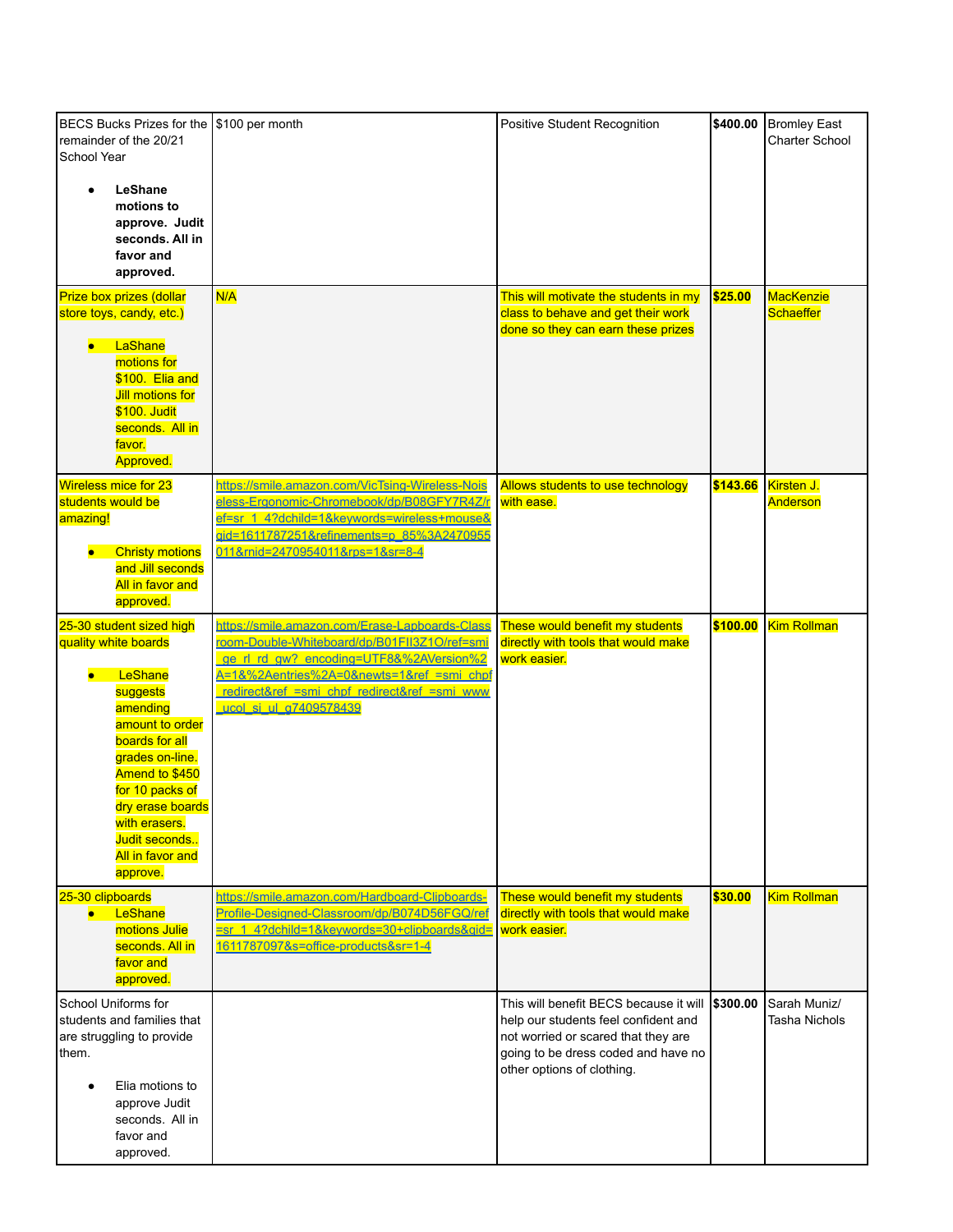| - Small group set (10) of<br>"The One and Only Ivan"<br>book<br>Small group set (10) of<br><b>The BFG</b><br>- Table spots for small<br>group (see link 1)<br>Class set of fidget chair<br>bands (see link 2)<br>- Balance disk boards (see<br>link 3)<br>Elia motions to<br>$\bullet$<br>approve<br>andJudit<br>seconds. All in<br>favor and<br>approve. | https://www.amazon.com/dp/B07GMZ5NBS/?colii<br>d=I3BG9VTW5COJB4&colid=3AAI17HKNZL8I&p<br>sc=1&ref_=Iv_vv_lig_dp_it<br>https://www.amazon.com/dp/B06Y63BLBR/?coliid<br>=I1P4VHYGVCBDK6&colid=3AAI17HKNZL8I&ps<br>c=1&ref_=lv_vv_lig_dp_it<br>https://www.amazon.com/dp/B07X5HWBCJ/?colii<br>d=I1PC1UPK101DA1&colid=3AAI17HKNZL8I&ps<br>c=1&ref_=lv_vv_lig_dp_it | A quiet way of reducing the amount<br>of fidgeting/distractions; eliciting<br>focus out of students so that they<br>can release anxiety or stress while<br>still getting their work done and<br>learning.                                                                                                                                                                                                                                                                                                                                                                        | \$341.37 | Sara Casasanta                                          |
|-----------------------------------------------------------------------------------------------------------------------------------------------------------------------------------------------------------------------------------------------------------------------------------------------------------------------------------------------------------|----------------------------------------------------------------------------------------------------------------------------------------------------------------------------------------------------------------------------------------------------------------------------------------------------------------------------------------------------------------|----------------------------------------------------------------------------------------------------------------------------------------------------------------------------------------------------------------------------------------------------------------------------------------------------------------------------------------------------------------------------------------------------------------------------------------------------------------------------------------------------------------------------------------------------------------------------------|----------|---------------------------------------------------------|
| -4 Chapter books for small<br>reading group - Tales of<br>the 4th grade NOthing by<br>Judy Blume (4x \$6.99)<br>-30 inch Rainstick (\$29.95)<br>LeShane<br>$\bullet$<br>motions to<br>approve and<br>Judit seconds.<br>All in favor and<br>approved.                                                                                                      | <b>Chapter book -</b><br>https://www.amazon.com/dp/0142408816/ref=cm<br>sw_r_em_api_glc_fabc_kYWcGbH3TV3D8?_enc<br>oding=UTF8&psc=1<br>Rainstick -<br>https://www.amazon.com/dp/B007RNTLQM/ref=c<br>m_sw_r_em_api_glc_fabc_gZWcGbW0T0JCB?_<br>encoding=UTF8&psc=1                                                                                              | The chapter books will support my<br>reading groups by developing their<br>reading fluency and comprehension<br>skills as they relate to the characters<br>in the book. I currently have two and<br>would like to make a small group set.<br>The rainstick is a management tool<br>that I use everyday to signal to<br>students to either sit in the front of<br>the classroom for a whole group<br>lesson or to send them to their<br>desks. I currently have one but all<br>the rocks are falling out of it and it is<br>losing the sound. I have also had it<br>for 15 years! | \$57.91  | <b>Denise Tate</b>                                      |
| <b>Storex Small Cubby Bin,</b><br>12.2 x 7.8 x 5.1 Inches,<br>Clear, 5-Pack<br>(62464U05C)<br>I would like 30 of these so<br>each student can have<br>one. They will fit in the<br>cubby shelves.<br>Judit motions to<br>approve and<br><b>Christy seconds.</b><br>All in favor and<br>approved.                                                          | https://www.amazon.com/Storex-Small-Inches-5-P It will help the students organize their<br>ack-62464U05C/dp/B07KL2GGFF/ref=sr 1 144?<br>dchild=1&keywords=classroom+organization&gid<br>$= 16114272138sr = 8 - 144$                                                                                                                                            | supplies. I have cheap plastic ones<br>now, that are constantly breaking. I<br>would like the students to be able to<br>bring these bins back and forth from<br>desk to cubby. Will also be helpful if<br>we do go online again. They can just<br>bring the entire bin home.                                                                                                                                                                                                                                                                                                     | \$170.00 | <b>Kristin McKenzie</b>                                 |
| EOY t-shirts for LEAP<br>students<br>Judit motions to<br>approve, Christy<br>seconds. All in<br>favor and<br>approved.                                                                                                                                                                                                                                    | I would like to purchase materials (vinyl, t-shirts)<br>to make end of year t-shirts for the LEAP students<br>that say, "abilities outweigh disabilities". Estimate<br>of \$400 for materials                                                                                                                                                                  | support our LEAP students (approx<br>78 students)                                                                                                                                                                                                                                                                                                                                                                                                                                                                                                                                | \$400.00 | Melissa<br>Mortenson                                    |
| 3 Drawer plastic storage<br>unit<br>Jill motions to<br>approve Judti                                                                                                                                                                                                                                                                                      | this is to replace a unit that was broken by a<br>student.                                                                                                                                                                                                                                                                                                     | Mr. Olmsted utilizes these drawers<br>as each child's book drawer.                                                                                                                                                                                                                                                                                                                                                                                                                                                                                                               | \$20.00  | <b>Andrea Kroekel</b><br>for Thomas R<br><b>Olmsted</b> |